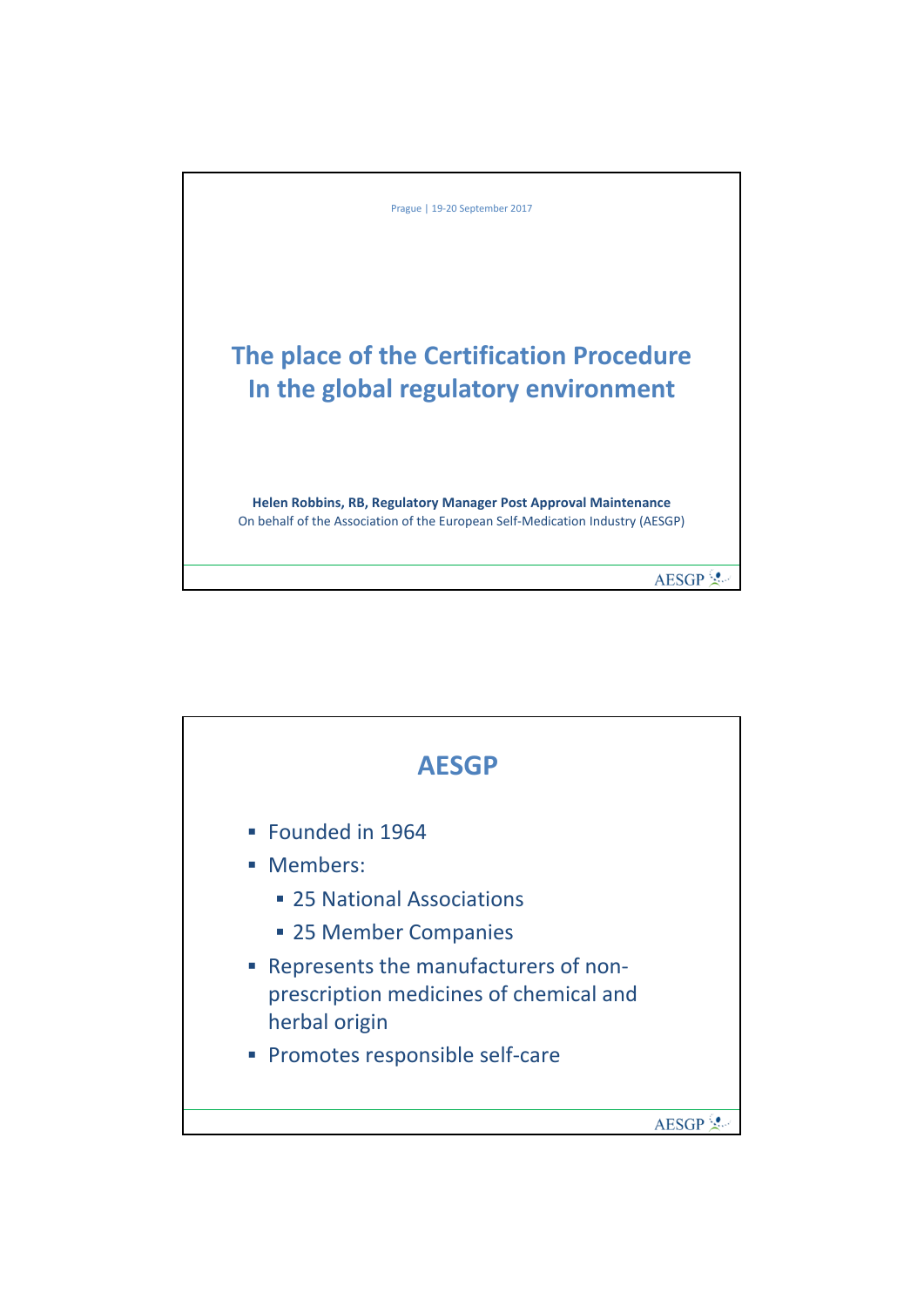

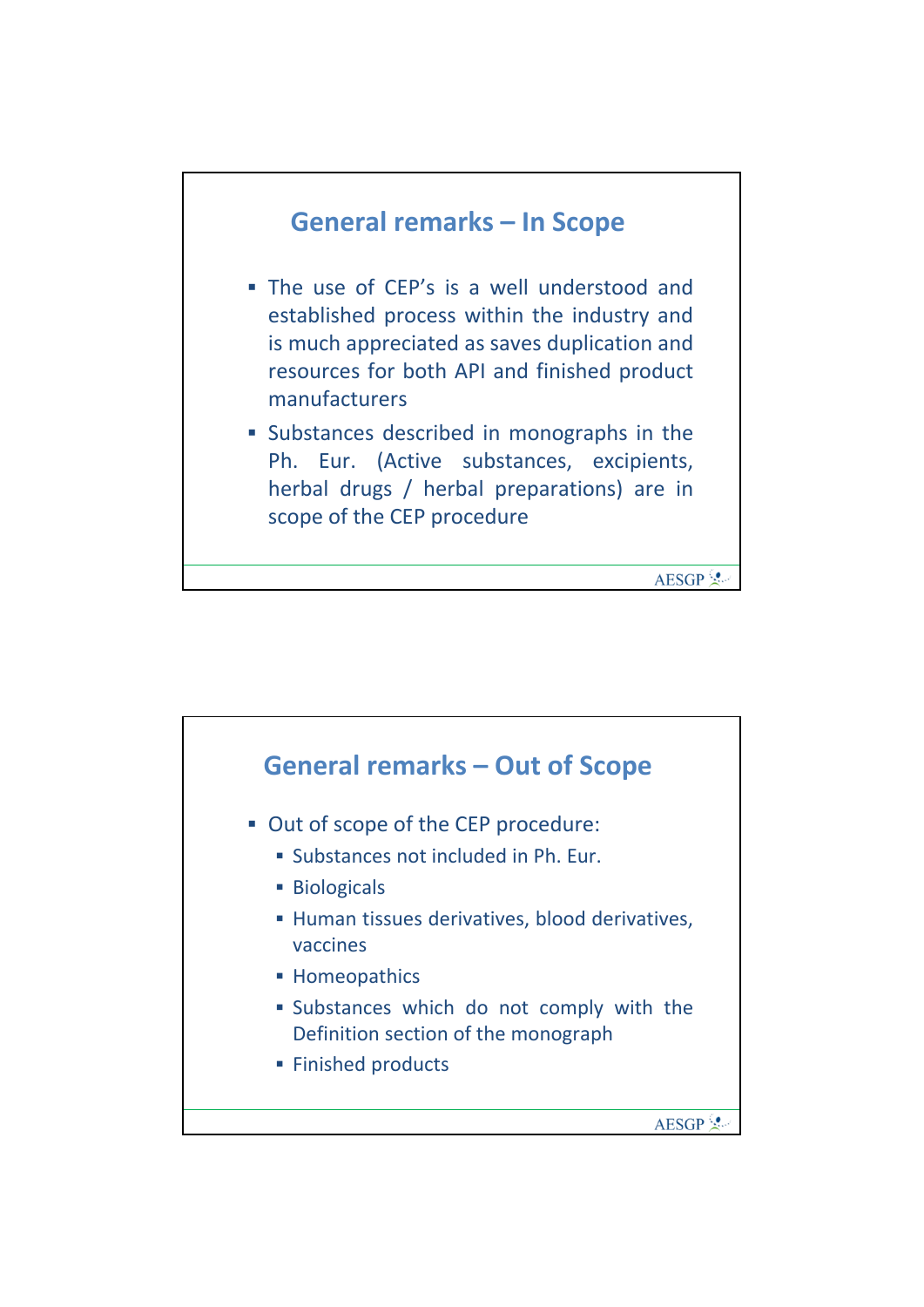

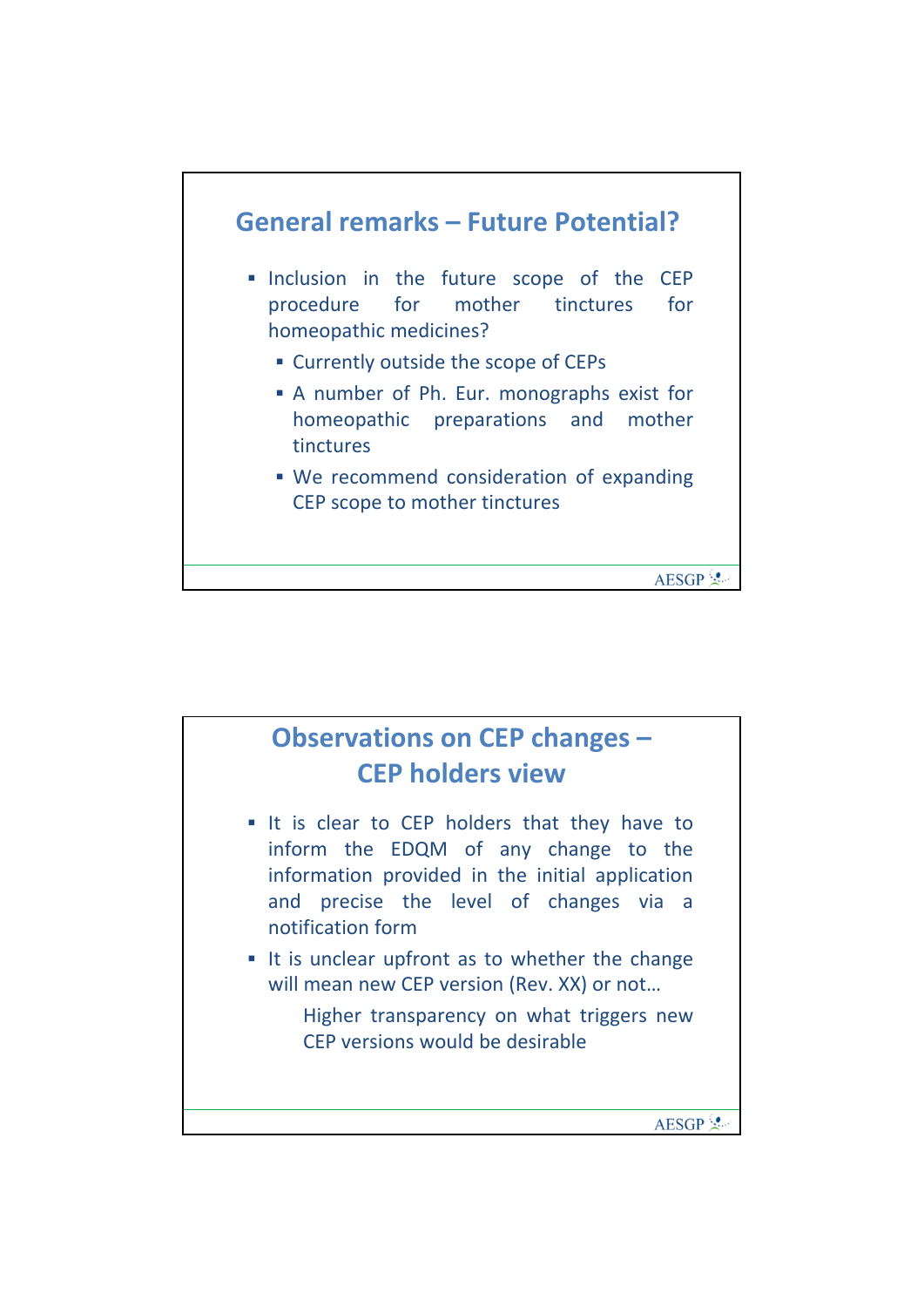

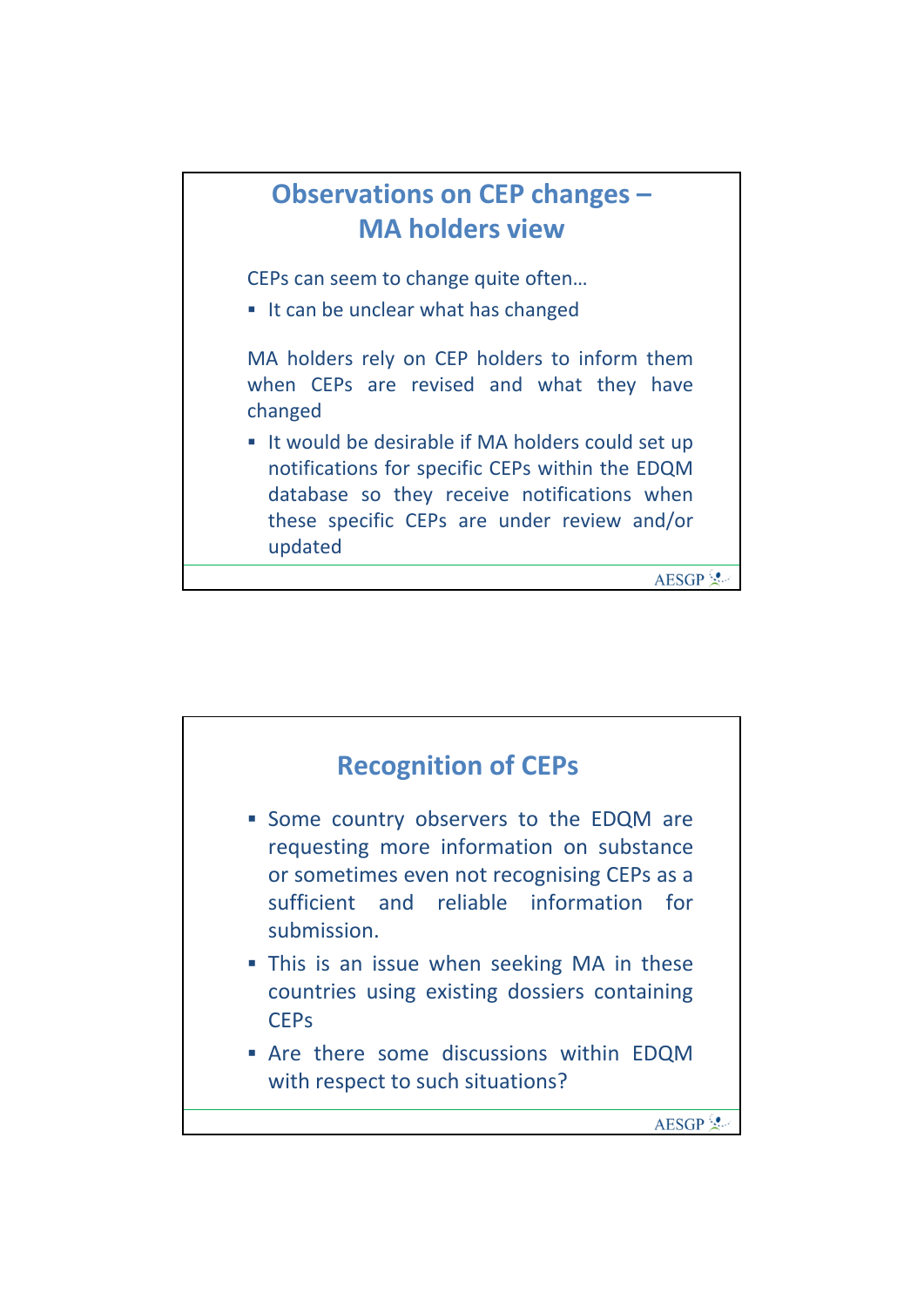## **CEPs and GMP**

- The aim of the EDQM inspection program is to "check compliance with GMP and the CEP application (and any updates) at the manufacturing and/or distribution sites covered by CEPs."
- Many regulatory bodies do not recognize the GMP certification by EDQM and require additional GMP authorisation by another regulatory agency to confirm GMP compliance of the API Manufacturer